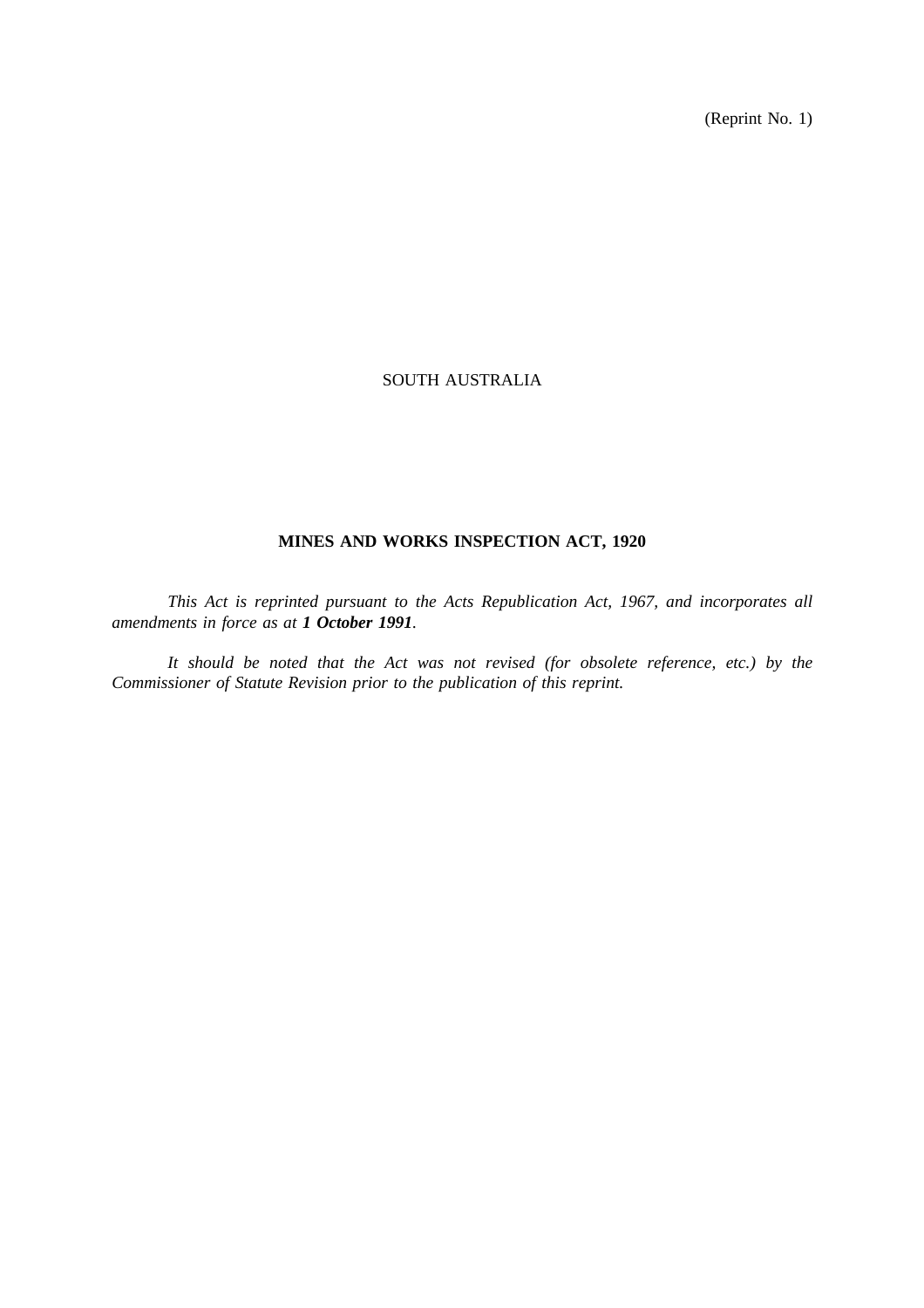# **SUMMARY OF PROVISIONS**

#### Section

- 1. Short title
- 2. Commencement of Act
- 3. Acts repealed
- 4. Interpretation
- 5. Application of Act
- 6. Appointment of inspectors<br>7. Inspection for official purp
- Inspection for official purposes
- 8. Disqualification for office of inspector
- 9. Inspector not to report or divulge information without authority
- 9. (2) Penalty
- 10. Powers of inspector on inspection
- 10a. Appeals
- 10b. Establishment of appeal board
- 10c. Quorum, etc.
- 12. Miners' inspectors<br>13. Obstructing or refu
- 13. Obstructing or refusing to assist inspector<br>14. Agreement not to preclude or exempt
- Agreement not to preclude or exempt
- 15. Special inquiry may be directed
- 16. Notices, how given
- 17. Employment underground of certain persons prohibited
- 18. Regulations
- 19. Proceedings in respect of offences<br>20. Imprisonment for wilful neglect en
- Imprisonment for wilful neglect endangering life or limb
- 21. Application of fines
- 22. General provisions as to proceedings for offences
- 23. Saving of proceedings under other Acts or at common law
- 24. Summary proceedings for offences
- 24a. Default penalties<br>25. Appeal
- Appeal
- 26. Special case
- 27. Protection of officers

# **SCHEDULES**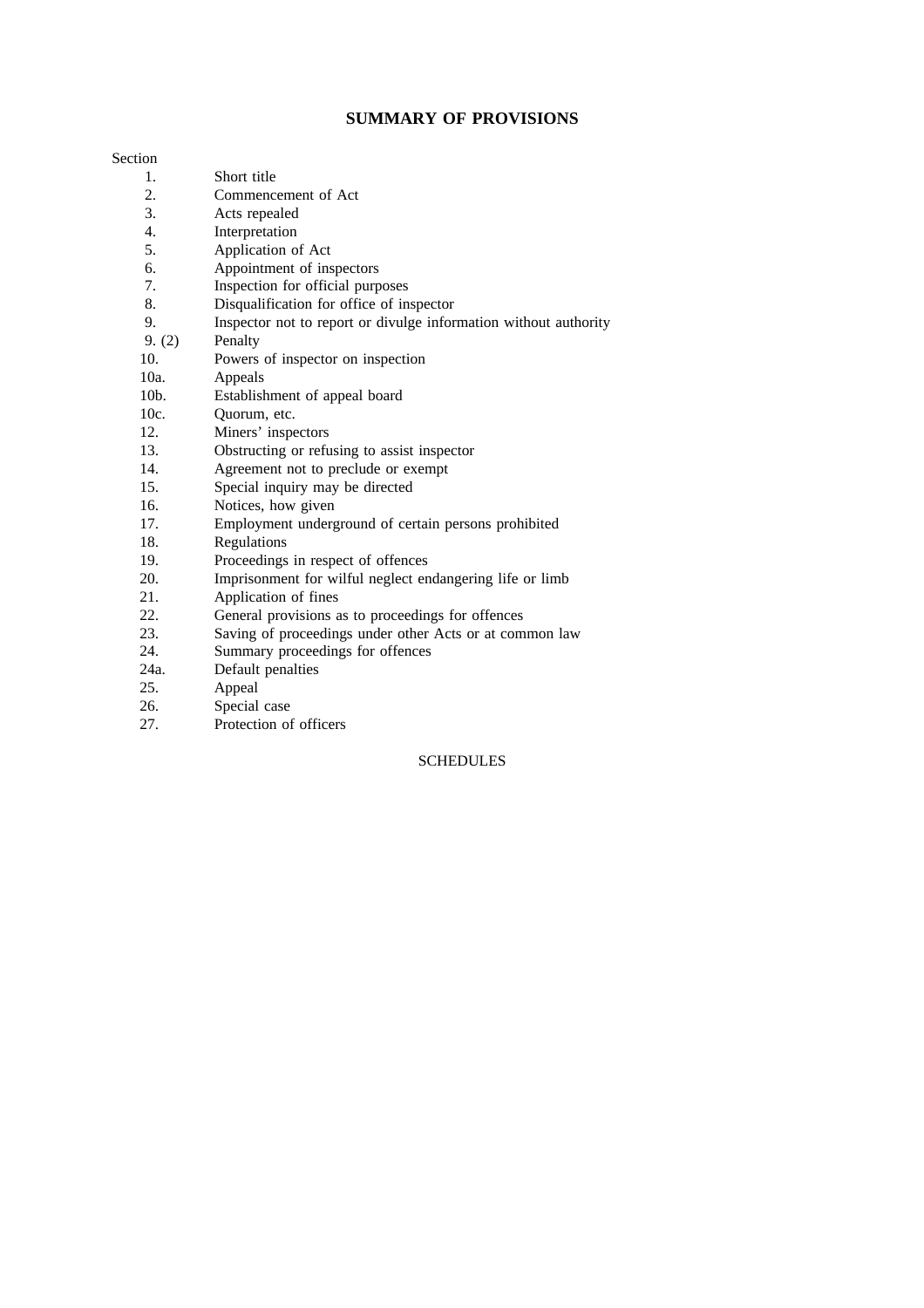### **MINES AND WORKS INSPECTION ACT, 1920**

being

## Mines and Works Inspection Act, 1920, No. 1444 of 1920 [Assented to 9 December  $1920$ ]<sup>1</sup>

## as amended by

Statute Law Revision Act, 1935, No. 2246 of 1935 [Assented to 19 December 1935] Mines and Works Inspection Act Amendment Act, 1955, No. 25 of 1955 [Assented to 1 December 1955] Mines and Works Inspection Act Amendment Act, 1962, No. 21 of 1962 [Assented to 25 October 1962] Mines and Works Inspection Act Amendment Act, 1964, No. 31 of 1964 [Assented to 22 October 1964] (as amended by Statute Law Revision Act, 1965, No. 39 of 1965 [Assented to 9 December 1965]) Mines and Works Inspection Act Amendment Act, 1966, No. 55 of 1966 [Assented to 10 November 1966] Mines and Works Inspection Act Amendment Act, 1970, No. 69 of 1970 [Assented to 17 December 1970] Statute Law Revision Act, 1974, No. 42 of 1974 [Assented to 11 April 1974] Mines and Works Inspection Act Amendment Act, 1978, No. 66 of 1978 [Assented to 12 October 1978]<sup>2</sup> Occupational Health, Safety and Welfare Act, 1986, No. 125 of 1986 [Assented to 24 December 1986]<sup>3</sup>

*Note: Asterisks indicate repeal or deletion of text. For further explanation see Appendix*.

- <sup>1</sup> Came into operation 20 January 1921: *Gaz*. 20 January 1921, p. 106.
- <sup>2</sup> Came into operation 18 January 1979: *Gaz*. 18 January 1979, p. 95.<br><sup>3</sup> Came into operation (greater  $\frac{2}{5}$ , 10.71, Schoda, 1, 2 and 2), 16
- <sup>3</sup> Came into operation (except ss. 3-6, 19-71, Scheds. 1, 2 and 3) 16 April 1987: *Gaz*. 2 April 1987, p. 806; remainder of Act came into operation 30 November 1987: *Gaz*. 8 October 1987, p. 1068.
- N.B. The amendments effected to this Act by the *Statutes Amendment (Mining) Act 2003* have not been brought into operation.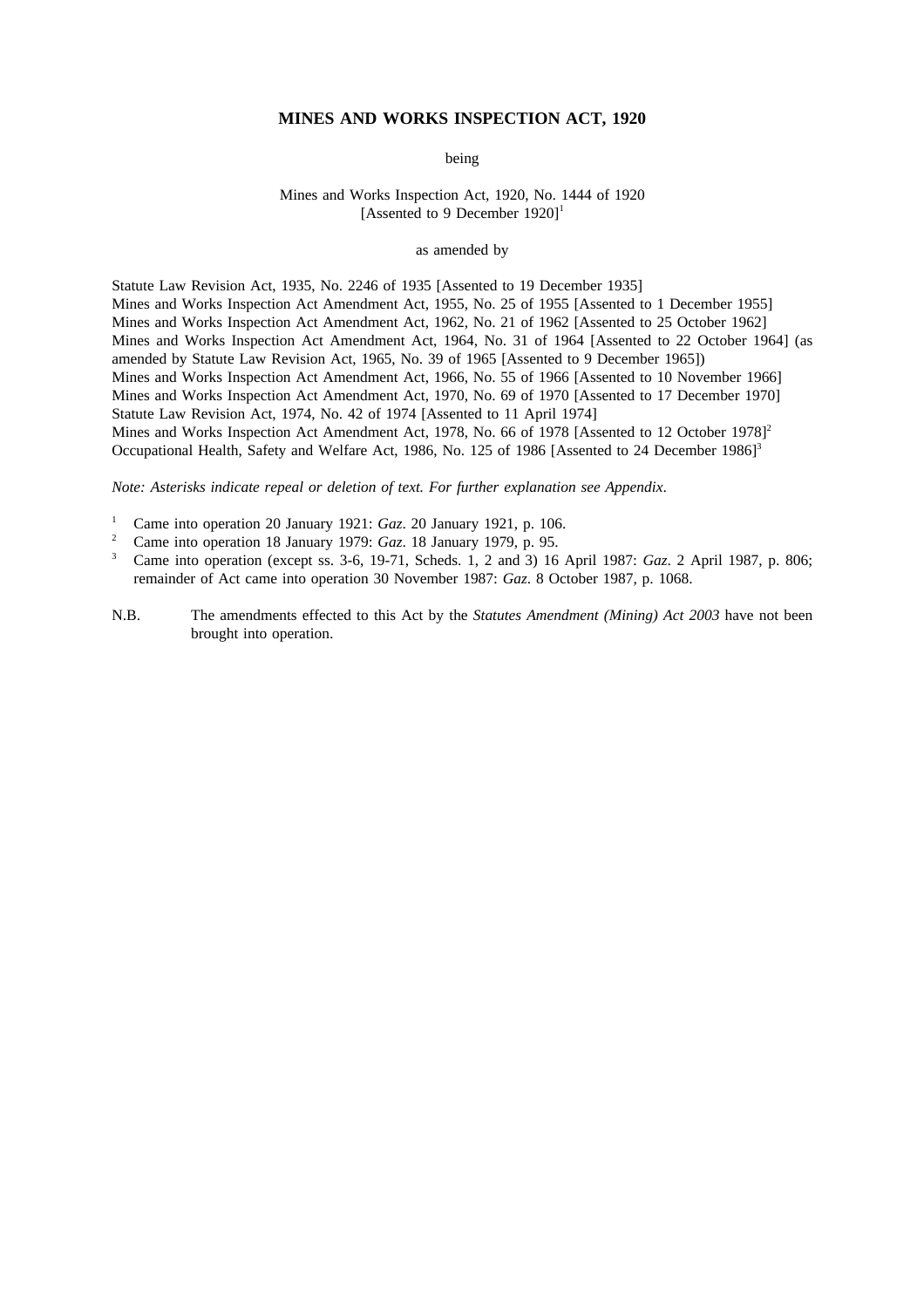# **An Act to make better provision for the regulation and inspection of mines and works, and for other purposes.**

BE IT ENACTED by the Governor of the State of South Australia, with the advice and consent of the Parliament thereof, as follows:

### **Short title**

**1.** This Act may be cited as the *Mines and Works Inspection Act, 1920*.

## **Commencement of Act**

**2.** This Act shall come into force on a day to be fixed by proclamation.

### **Acts repealed**

**3.** The Acts mentioned in the first schedule are hereby repealed to the extent therein mentioned.

## **Interpretation**

**4.** (1) In this Act—

"agent" means the agent or representative of the owner of the mine:

"default penalty" means a default penalty provided for by section 24a of this Act:

"inspector" means an inspector of mines appointed under this Act, and includes the chief inspector of mines:

"machinery" means any machinery, plant, equipment, implement, or device used or designed or adapted for use in the course of any mining operation:

"manager" means the person for the time being having the immediate charge or direction of the mining operations on any mine:

"mine" means any place in, on, or under which any mining operation has been or is being carried on, and includes works:

"mineral" means—

- *(a)* any—
	- (i) metal;
	- (ii) metalliferous ore;
	- (iii) coal;
	- (iv) guano;
	- (v) precious or other stone;
	- (vi) salt;
	- (vii) gypsum;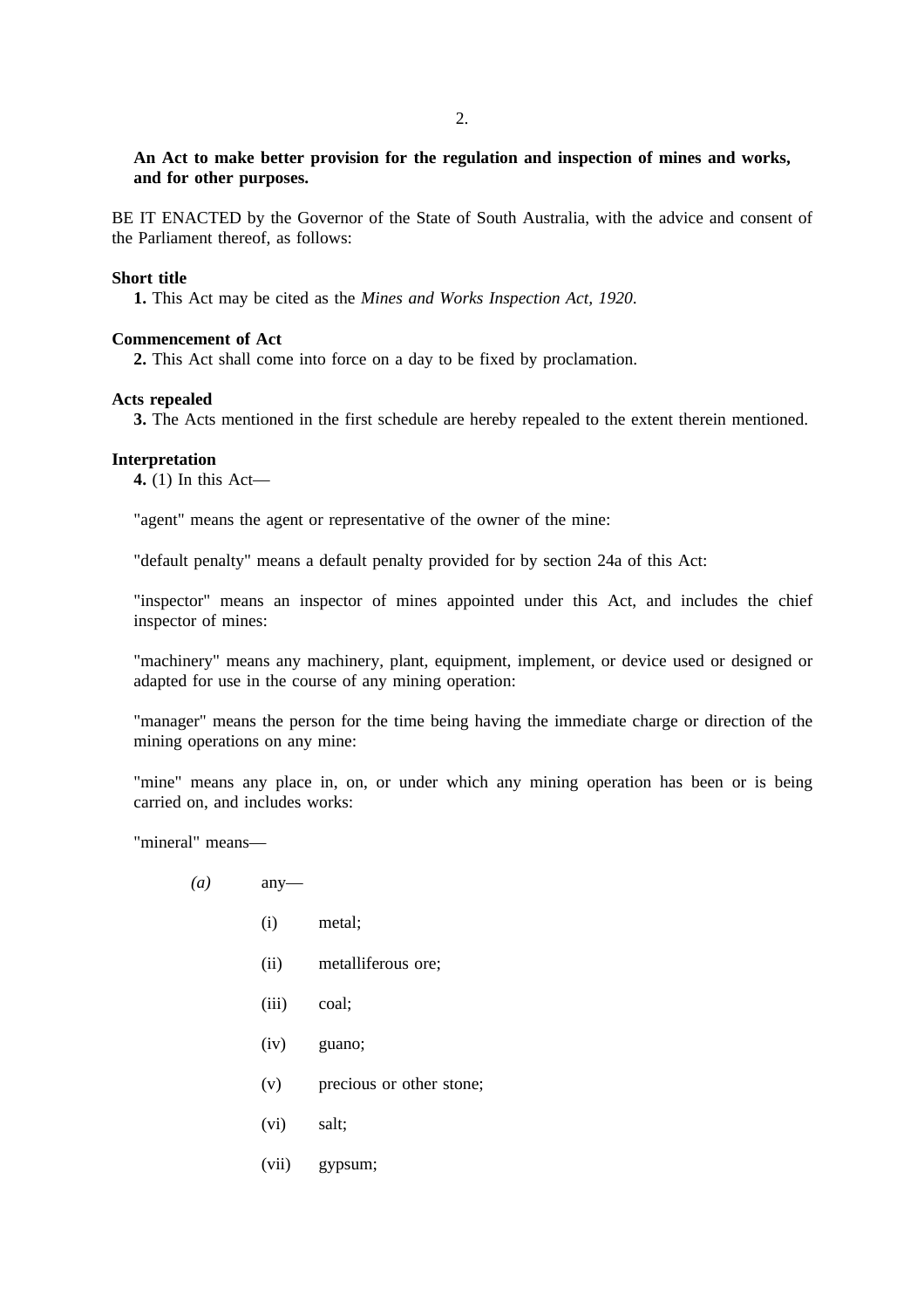(viii) gravel; (ix) shale; (x) shell; (xi) sand; (xii) clay; (xiii) soil; or (xiv) earthy substance,

occurring, whether naturally or otherwise, in, on or under the ground or in the sea or any other waters;

or

*(b)* any substance declared by proclamation under this section to be a mineral:

"mining" or "mining operation" means—

- *(a)* any operation carried on in the course of searching for or recovering any mineral;
- *(b)* any operation carried on at any works;
- or
- *(c)* any operation declared by proclamation under this section to be a mining operation,

but does not include any operation declared by proclamation under this section not to be a mining operation:

"owner" means any person who is the immediate proprietor or lessee or occupier of a mine, or any part thereof, and includes a contractor or tributor working therein, but does not include a person who merely receives a royalty, rent, or fine from a mine, or is merely the proprietor of a mine which is subject to any lease, grant, or licence for the working thereof, or is merely the owner of the soil and not interested in the products of the mine:

"the appeal board" means the Mines and Works Appeal Board established under section 10b of this Act:

"works" means—

*(a)* any—

3.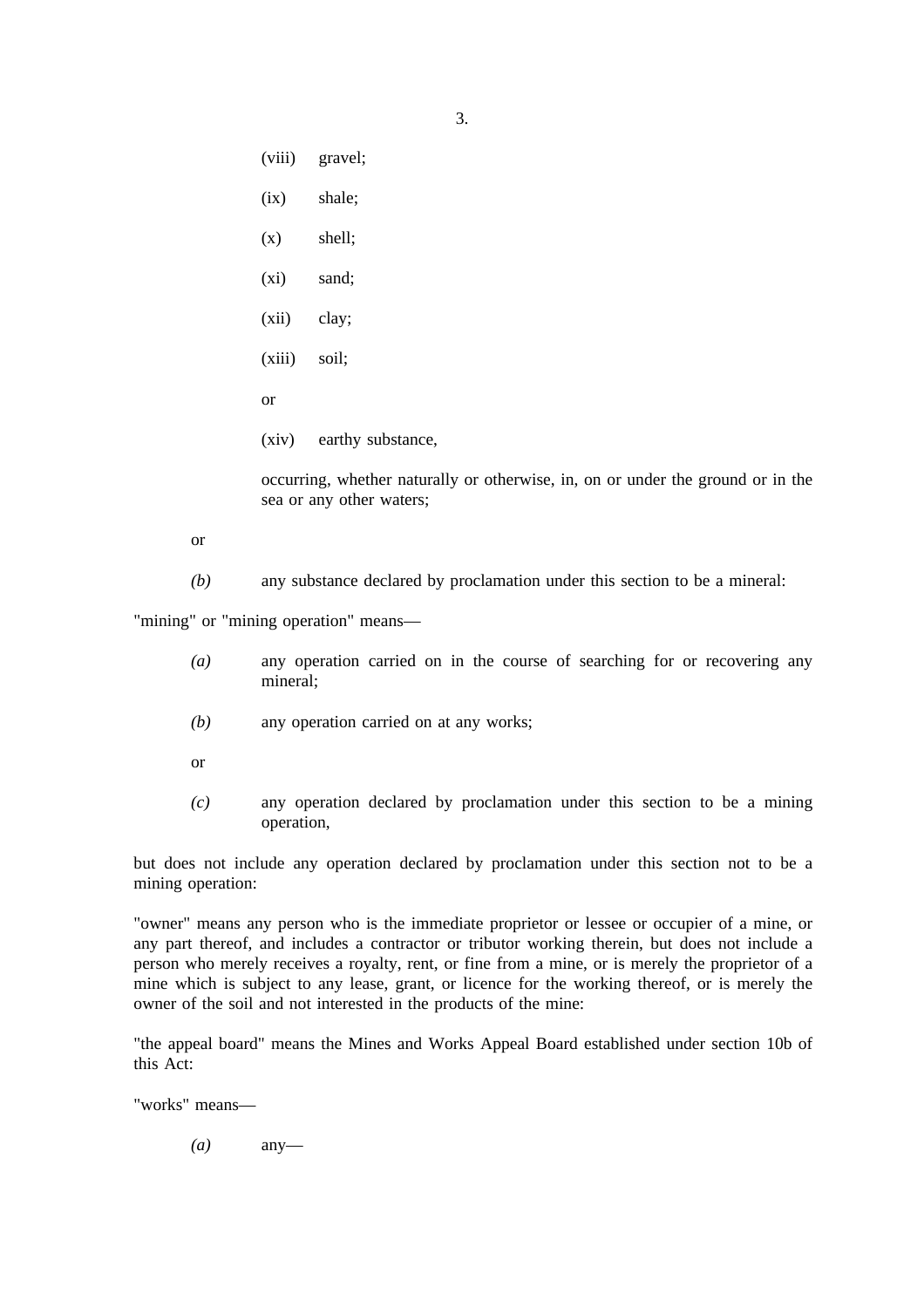4.

- (i) battery;
- (ii) crushing plant;
- (iii) ore concentrating works;
- (iv) cyanide or chlorination works;
- (v) leaching plant;
- (vi) smelting or metal refining works;
- (vii) pellet plant;
- (viii) salt works;
- (ix) pre-mix concrete works;
- or
- (x) road-base plant,

that is situated on or adjacent to the place at which a mining operation referred to in paragraph *(a)* of the definition of "mining operation" in this section is carried on:

or

*(b)* any works declared by regulation to be works,

but does not include any works declared by regulation not to be works.

- (2) The Governor may by proclamation—
- *(a)* declare any substance to be a mineral;

or

*(b)* declare any operation or class of operations to be or not to be a mining operation or operations;

and may by proclamation from time to time revoke, alter or amend such proclamation.

## **Application of Act**

**5.** This Act shall apply to every mine under whatsoever tenure held and wheresoever situated within the State.

\*\*\*\*\*\*\*\*\*\*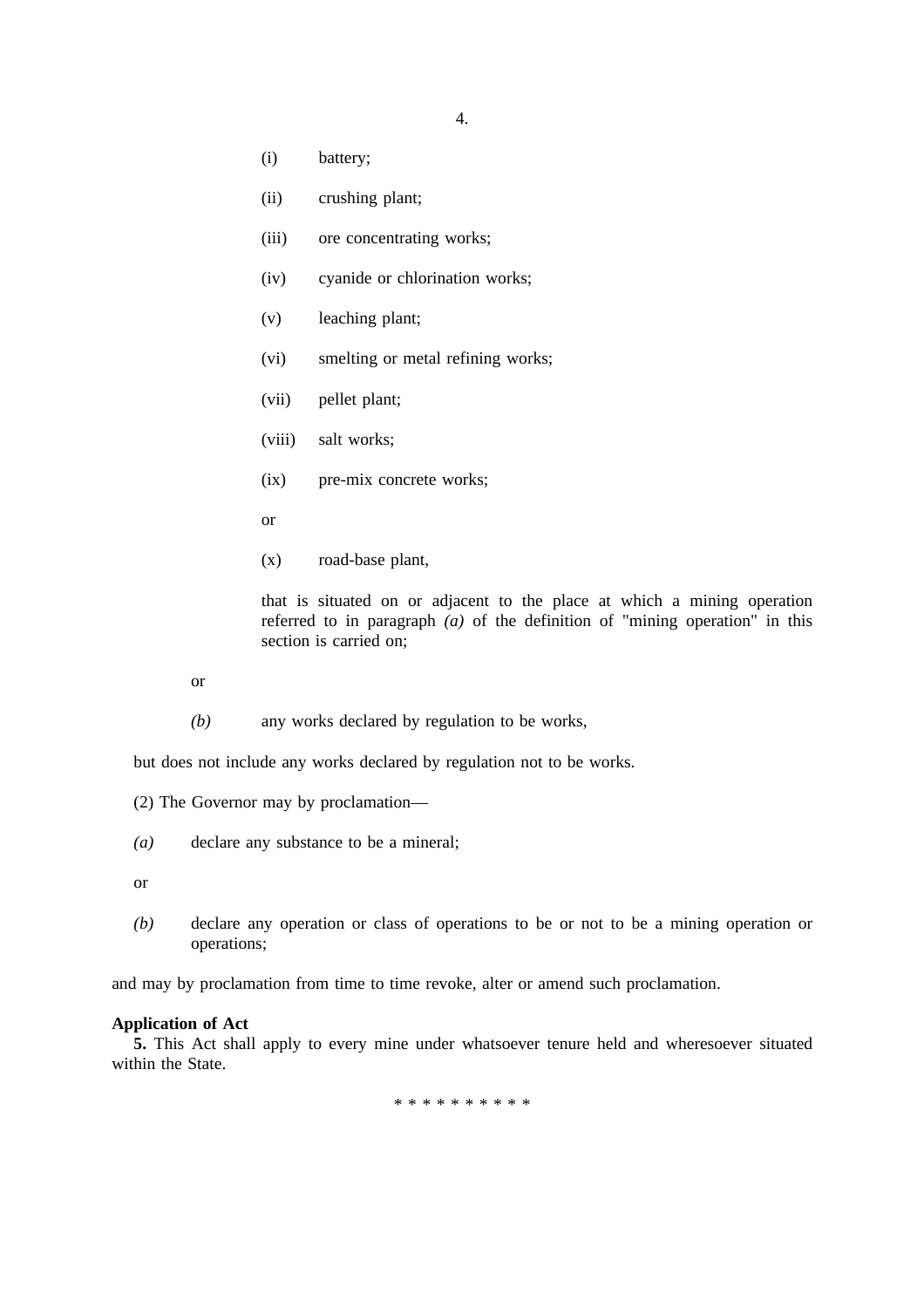## **Appointment of inspectors**

**6.** The Governor may appoint a chief inspector of mines and such other inspectors of mines as he deems necessary for the purposes of carrying out the provisions of this Act.

# **Inspection for official purposes**

**7.** (1) Any officer authorized by the Minister may, with such assistants as the officer deems necessary, at any reasonable time, enter and inspect any mine for official purposes.

\*\*\*\*\*\*\*\*\*\*

(3) For the purposes of every such inspection every such person shall have all the powers and authorities conferred on inspectors by this Act.

## **Disqualification for office of inspector**

**8.** (1) Any person shall be disqualified from being appointed or acting as an inspector who, without the authority of the Minister—

- *(a)* practises or acts, either alone or in partnership with any person, as a land agent, mining engineer, manager, viewer, agent, or valuer of mines, or as an arbitrator in any difference or dispute arising between owners, agents, or managers of mines; or
- *(b)* is otherwise employed in or about any mine within the State; or
- *(c)* knowingly holds, directly or indirectly, any interest in any mine within the State.

(2) Any person who acts as an inspector whilst disqualified as aforesaid shall be liable to a penalty not exceeding one thousand dollars.

## **Inspector not to report or divulge information without authority**

**9.** (1) An inspector shall not, for any purpose whatever, make a report on any mine or mining property or prospect except an official report to his superior officer or the Minister, nor shall he make public or reveal to any person any knowledge or information obtained by him in the exercise of his official duties, except as aforesaid or pursuant to subsection (1a) of this section or when giving evidence in a court of law.

- (1a) The chief inspector of mines may—
- *(a)* upon application by any person and payment of the fee fixed by the Minister;

and

*(b)* with the approval of the Minister,

release to that person any statements of fact contained in a report made by an inspector on an accident occurring in a mine or mining property or prospect or connected with any mining operation or undertaking.

### **Penalty**

(2) Any inspector who is guilty of any contravention of this section shall be liable to a penalty not exceeding one thousand dollars.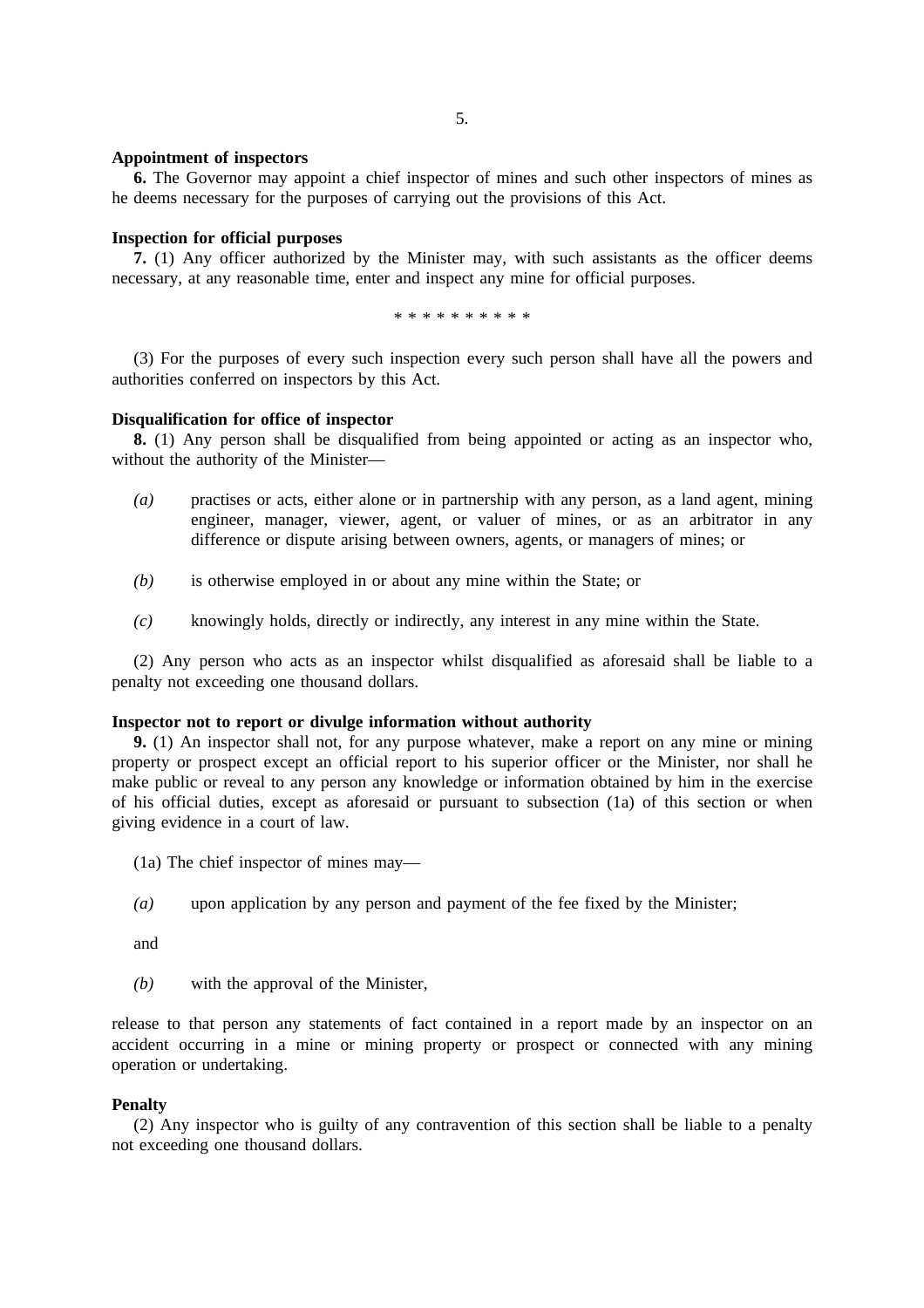(3) This section does not apply in relation to a report made pursuant to the *Occupational Health, Safety and Welfare Act, 1986*.

### **Powers of inspector on inspection**

**10.** (1) An inspector shall have power to do any or all of the following things, namely:—

- I. He may, without previous notice, enter, inspect and examine any mine, and every part thereof, at all times by day or night, but so as not unnecessarily to impede or obstruct the working of the mine;
- II. He may make examination or inquiry to ascertain whether in respect of any mine the provisions of this Act are being complied with;
- III. He may examine into and make inquiry respecting—
	- *(a)* the state and condition of any mine, or any part thereof;
	- *(b)* the state and condition of the machinery in or about any mine;
	- *(c)* the ventilation and the air of the mine;
	- *(ca)* any accident in or about any mine causing loss of life or personal injury;
	- and
	- *(d)* all matters and things connected with or relating to the safety, health, or well-being of the persons employed in or about the mine or any mine contiguous thereto, or of the general public;
	- *(e)* any mining operations which are creating or are likely to create a nuisance, or are damaging or likely to damage property;
	- *(f)* the effect of any mine, mining operation or practice, or operation or practice incidental or ancillary thereto, upon the amenity of any area or place;
- IV. He may order to be discontinued in or about any mine—
	- *(a)* the use of any machinery which he considers unsafe or defective until such machinery is made safe or the defect remedied; and
	- *(b)* any practice which he considers liable to affect the safety or health of the persons employed in or about any mine, or of the general public; and
	- *(c)* any mining operations or practices which are likely to create a nuisance or damage property;
- IVa. He may order the cessation of any mining operation or practice, or any operation or practice incidental or ancillary thereto, that in his opinion, has impaired unduly or is likely to impair unduly the amenity of any area or place and he may give such other directions as he considers necessary or desirable to prevent or reduce undue impairment of the amenity of any area or place;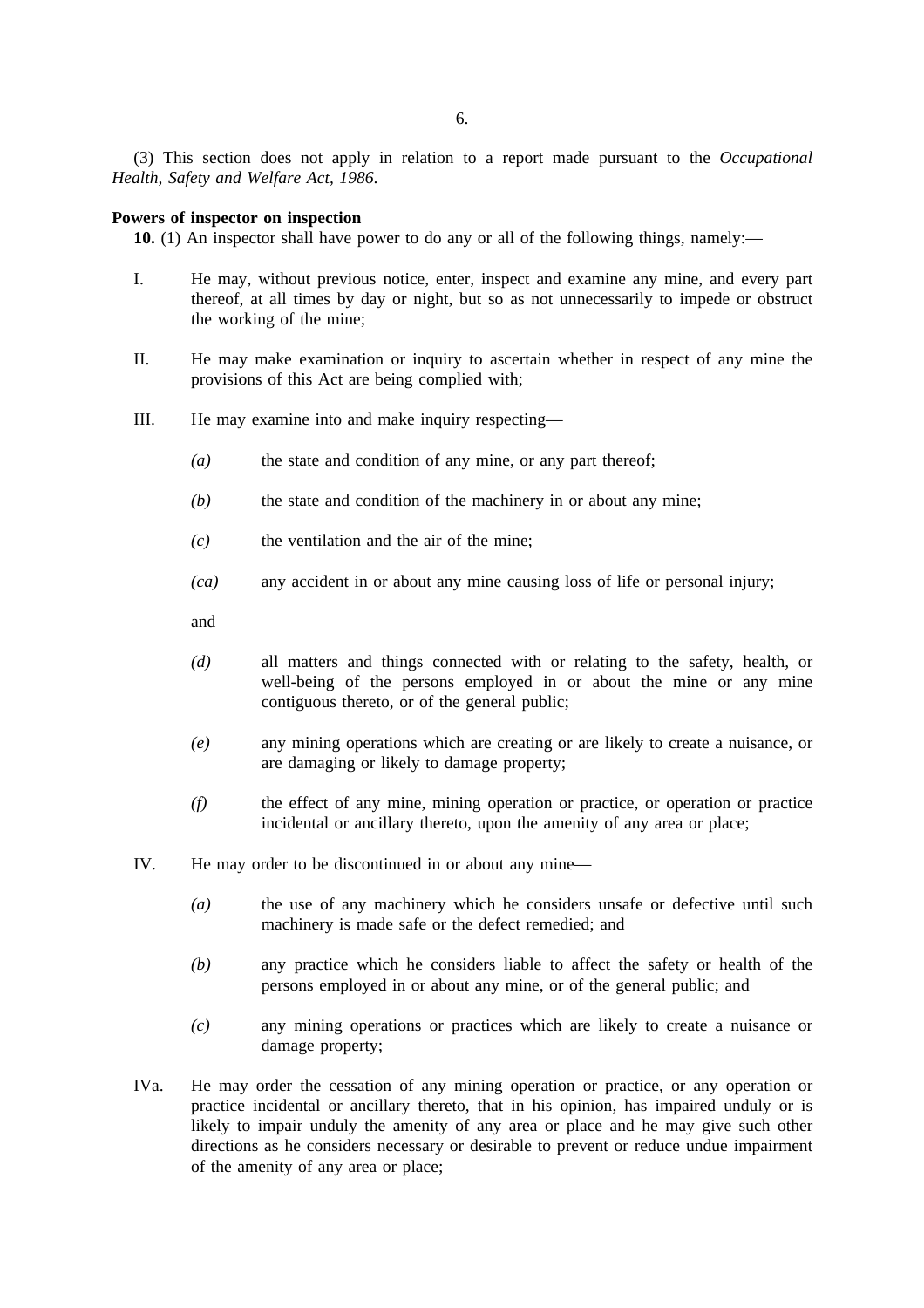- V. He may order the immediate cessation of work in and the departure of all persons from any mine, or any part thereof, which he considers unsafe, or he may allow persons to continue to work in such mine or part, only on such precautions being taken or such things being done as he considers necessary;
- VI. He may inspect the storage and use of explosives in or about any mine;
- VII. He may give such directions as to any practice, or as to the doing of any matter or thing, not provided for by regulations made under this Act, as he considers necessary in the interests of the health and safety of any person or for the purpose of preventing nuisances or damage to property; and
- VIII. He may exercise such other powers as are necessary for carrying this Act into effect.

(2) An order or direction by an inspector under this section shall be sufficiently given—

- *(a)* to any owner, agent, or manager of a mine, if given orally or by notice in writing; or
- *(b)* to any other person, if given orally or by notice in writing, or if a written notice thereof is posted up in some conspicuous position on the mine, or part thereof, to which the order or direction relates.
- $(3)$  If—
- *(a)* any owner, agent, or manager, or any other person, fails to comply with or acts in contravention of any order or direction given by an inspector under this Act; or
- *(b)* any owner, agent, or manager of a mine permits or suffers any person employed in such mine to act in contravention of any order or direction given by an inspector under this Act

he shall be liable to a penalty not exceeding, for a first offence, two thousand dollars, and for any subsequent offence, four thousand dollars and liable to a default penalty not exceeding two hundred dollars.

It shall be a defence to any proceeding for an offence under this section (except an offence arising from contravention of, or failure to comply with, an order or direction that is appealable under section 10a of this Act) if it is proved to the satisfaction of the court that such order or direction was not justified by the purpose for which such order or direction was given.

(4) Where an order or direction is given by an inspector under this section to the owner of a mine to carry out any work and the owner is found guilty of an offence against subsection (3) of this section for failing to comply with the order or direction, the inspector, with the approval of the Minister, may, with such assistants as the inspector considers necessary, enter and cause that work to be carried out.

(5) The cost of carrying out the requirements of an order or direction of an inspector under subsection (4) of this section may be recovered from the owner of the mine in a summary manner as a debt due to the Crown.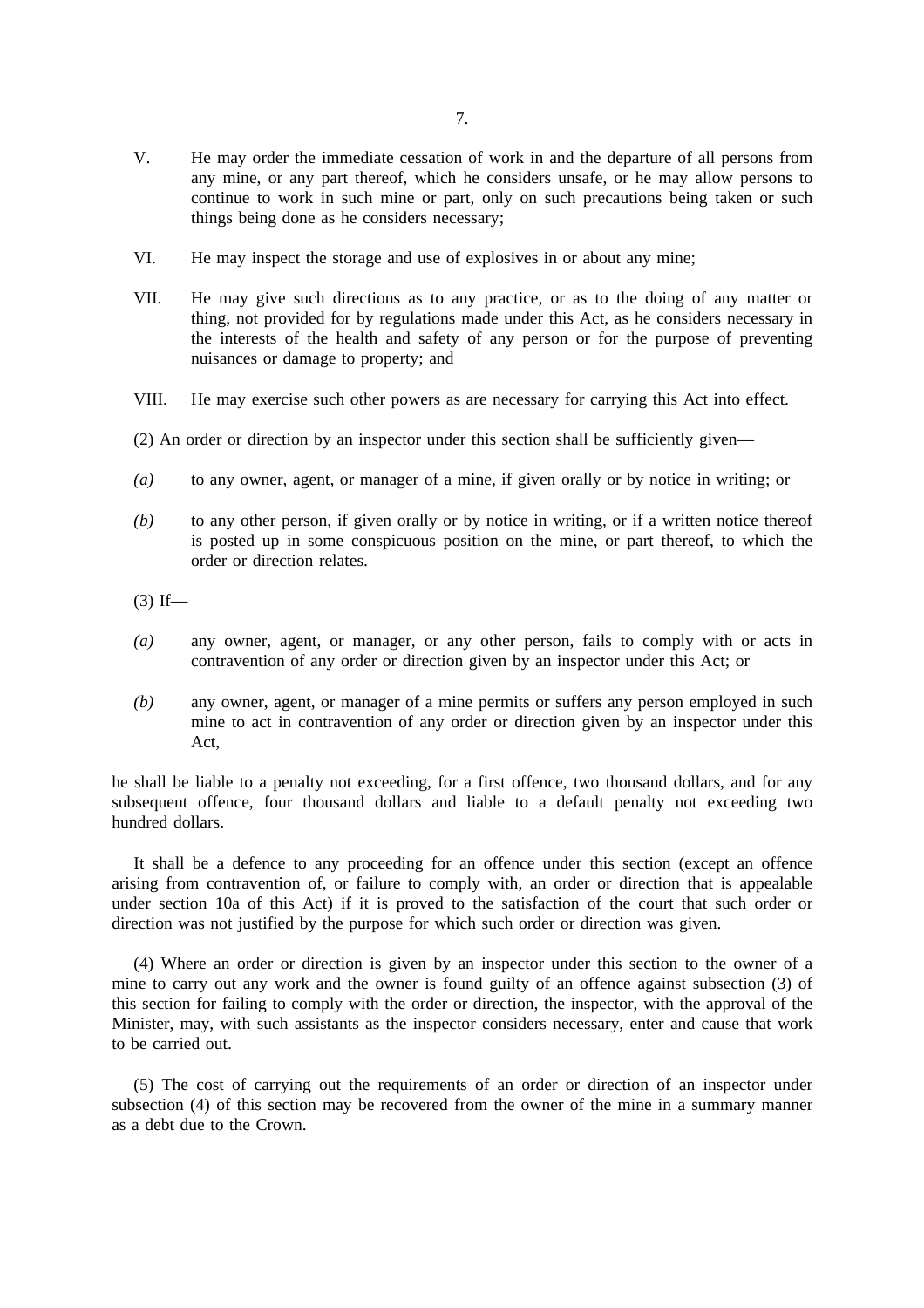(6) A document purporting to be signed by the chief inspector of mines stating the cost referred to in subsection (5) of this section shall, in the absence of proof to the contrary, be accepted as proof of that cost in any proceedings for its recovery.

## **Appeals**

**10a.** (1) A person who is required to comply with an order or direction under paragraph IVa of subsection (1) of section 10 of this Act, may, by notice in writing addressed to the secretary to the appeal board, appeal against the order or direction.

(2) The appeal board shall consider any appeal under subsection (1) of this section and may affirm, vary or revoke the order or direction subject to appeal.

(3) The appeal board may inform itself in such manner as it thinks fit concerning the subject matter of the appeal.

(4) An appellant to the appeal board who is aggrieved by a decision of the board may, by notice in writing, appeal to the Minister.

(5) The Minister may, upon consideration of an appeal, affirm, vary or revoke the order or direction subject to appeal.

### **Establishment of appeal board**

**10b.** (1) There shall be a board entitled the "Mines and Works Appeal Board".

- (2) The appeal board shall consist of three members appointed by the Governor of whom—
- *(a)* one shall be a person who is in the opinion of the Governor qualified and experienced in mining engineering;
- *(b)* one shall be a person who has had, in the opinion of the Governor, extensive experience in the conduct of mining operations;

and

*(c)* one shall be a person who is, in the opinion of the Governor, qualified to assess the aesthetic effect of mining operations and practices upon the environment in which they are carried out.

(3) The Governor may appoint one of the members of the appeal board to be chairman of the appeal board.

(4) A person who holds office in the Department of Mines, or who has any direct or indirect financial interest in the conduct of mining operations in this State shall not be a member of the appeal board.

(5) The members of the appeal board shall hold office for such term, and upon such terms and conditions, as may be determined by the Governor.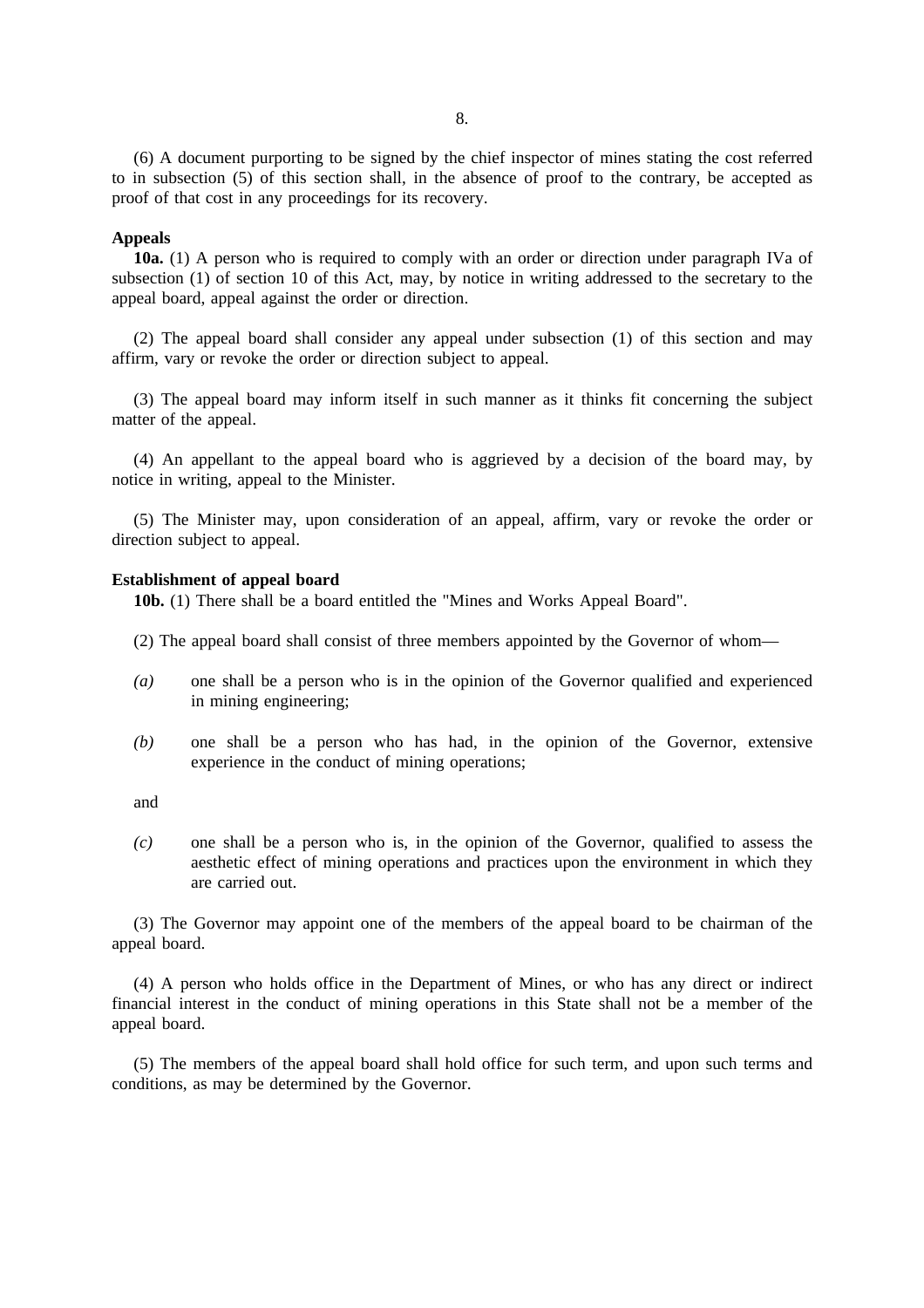(6) The Governor may make such appointments as are necessary to fill any vacancy occurring in the membership of the appeal board, and may appoint a person to be a deputy of a member if the member is unable to perform his duties as a member because of illness or any other cause, or if it is otherwise expedient so to do, and a person so appointed to be a deputy of the chairman shall be deemed to be the chairman while so appointed.

(7) The *Public Service Act, 1967*, as amended, shall not apply to or in relation to the appointment of a member of the appeal board and a member shall not, as such, be subject to that Act.

(8) The office of a member of the appeal board may be held in conjunction with any office in the public service of the State.

(9) A suitable person shall be appointed by the Governor to be secretary to the appeal board.

### **Quorum, etc.**

**10c.** (1) Two members of the appeal board shall constitute a quorum of the appeal board and no business shall be transacted unless a quorum is present.

(2) A decision concurred in by two members of the appeal board shall be a decision of the board.

\*\*\*\*\*\*\*\*\*\*

### **Miners' inspectors**

**12.** (1) The miners employed in any mine may appoint two of their number, or any two persons who are practical miners, to inspect the mine, and the persons so appointed shall, on giving notice to the manager, be allowed to inspect every part of the mine and all its machinery.

(2) If at any time the workings, or any part of the workings, of any mine are considered unsafe by any of the miners working therein, the miners working therein may, in like manner, appoint two of their number, or any two persons who are practical miners, to inspect, such workings, and the persons so appointed shall, on giving notice to the manager, be allowed to inspect such workings.

(3) Every facility shall be afforded by the owner, agent, or manager for any such inspection, and the manager or one or more officers of the mine may, if the owner, agent, or manager thinks fit, accompany the persons making any such inspection.

(4) The persons so inspecting shall record and sign a true report of the result of every such inspection in the record book, and, if the report states the existence or apprehended existence of any danger, they shall forthwith cause a true copy of the report to be sent to the chief inspector, and shall notify the manager of such danger.

(5) The persons so appointed shall be designated miners' inspectors, and shall, while making any inspection for the purposes of this section, be deemed to be workmen employed by the owner of the mine within the meaning of the *Workmen's Compensation Act, 1971*.

(6) The Minister may, at any time, terminate any appointment made under this section if it appear to him for any reason necessary or desirable so to do.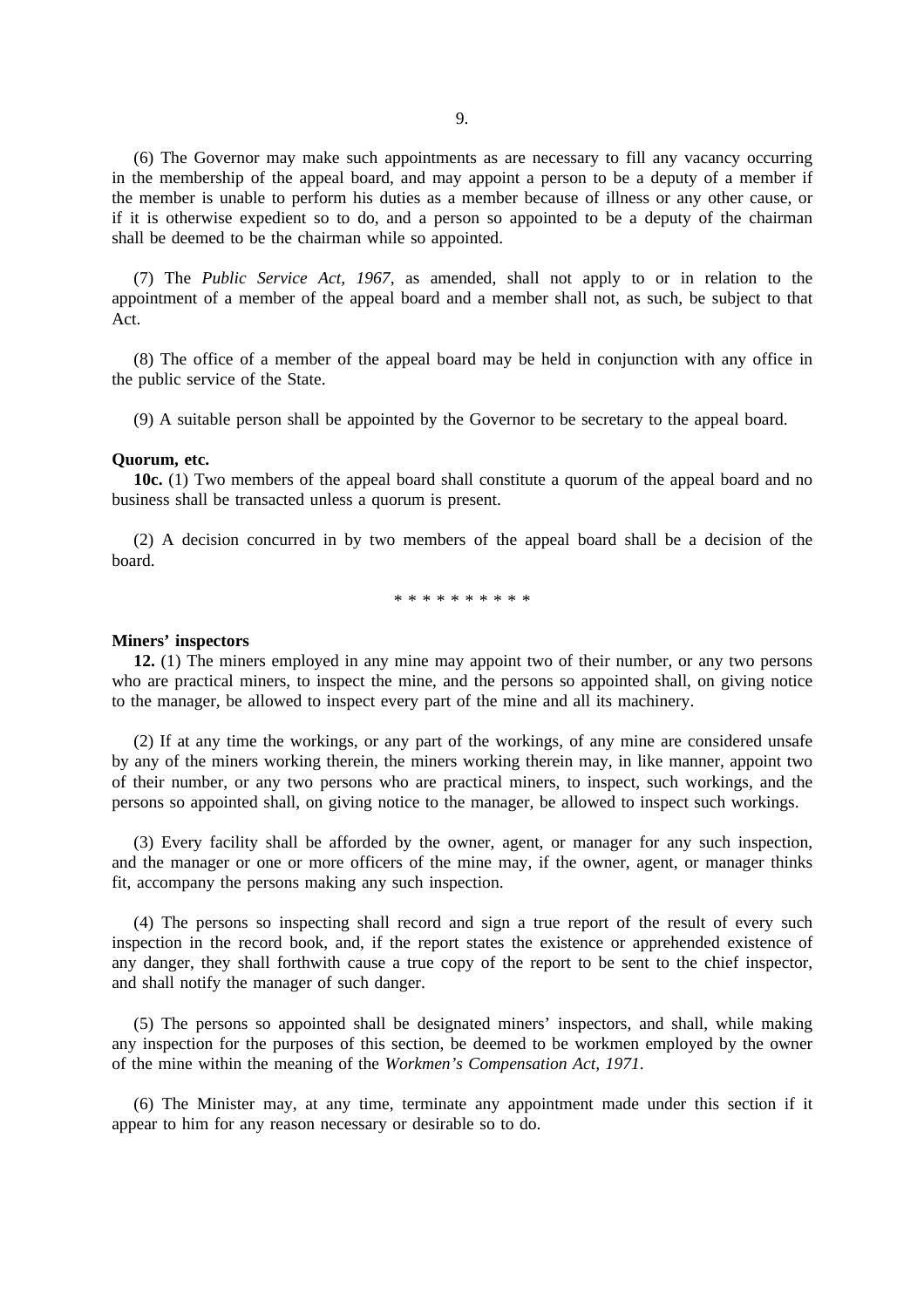## **Obstructing or refusing to assist inspector**

- **13.** *(a)* Every person who wilfully obstructs, hinders, or interferes with, or uses insulting language to, an inspector, or any person having the powers and authorities of an inspector, in the execution of his duty; and
- *(b)* every owner, agent, or manager of a mine who refuses or neglects to furnish an inspector, or any person having the powers and authorities of an inspector, with the means necessary for making any entry, inspection, examination, or inquiry under this Act in relation to such mine,

shall be liable to a penalty not exceeding one thousand dollars.

# **Agreement not to preclude or exempt**

**14.** No person shall be precluded or exempted by any contract or agreement from doing such acts as may be necessary to comply with the provisions of this Act, or be liable under any contract or agreement to any penalty or forfeiture for doing such acts.

# **Special inquiry may be directed**

**15.** The Minister may direct an inspector to make a special inquiry and report with respect to any accident in or about a mine causing loss of life or personal injury, and may cause such report to be made public at such time and in such manner as he thinks expedient.

### **Notices, how given**

**16.** All notices and documents required by this Act to be given to or served upon the owner, agent, or manager of any mine, or to or upon any person employed in any mine, may be given or served upon him personally, or may be given or served by post by a registered letter, addressed to his usual or last known address, or to the mine of which he is the owner, agent, or manager or in which he is employed, and the giving or service of such notice by post shall be deemed to have been effected at the time at which the letter would be delivered in the ordinary course of post.

## **Employment underground of certain persons prohibited**

**17.** A person shall not, except with the written consent of the Minister, employ, or suffer or permit to be employed, underground in any mine, any person under the age of eighteen years.

Penalty: Five hundred dollars.

# **Regulations**

**18.** (1) The Governor may make regulations for the purpose of ensuring the safety and health of all persons who are employed in or about any mine and of the general public who may be affected by mining operations, and for the carrying on of all mining with due regard to the health and safety of the general public and for the prevention of nuisances and damage to property caused by mining operations and for preserving the amenity of any area or place from impairment by mining operations and practices, and operations and practices incidental or ancillary thereto, including, though without in any way limiting the general power of making regulations hereby conferred, regulations with respect to all or any of the matters mentioned in the second schedule hereto.

(2) It may be provided by any such regulation that all or any of the regulations made under this Act shall apply to the whole State or only to any specified part thereof, or to all mines or only to any specified mine or specified class or classes of mines.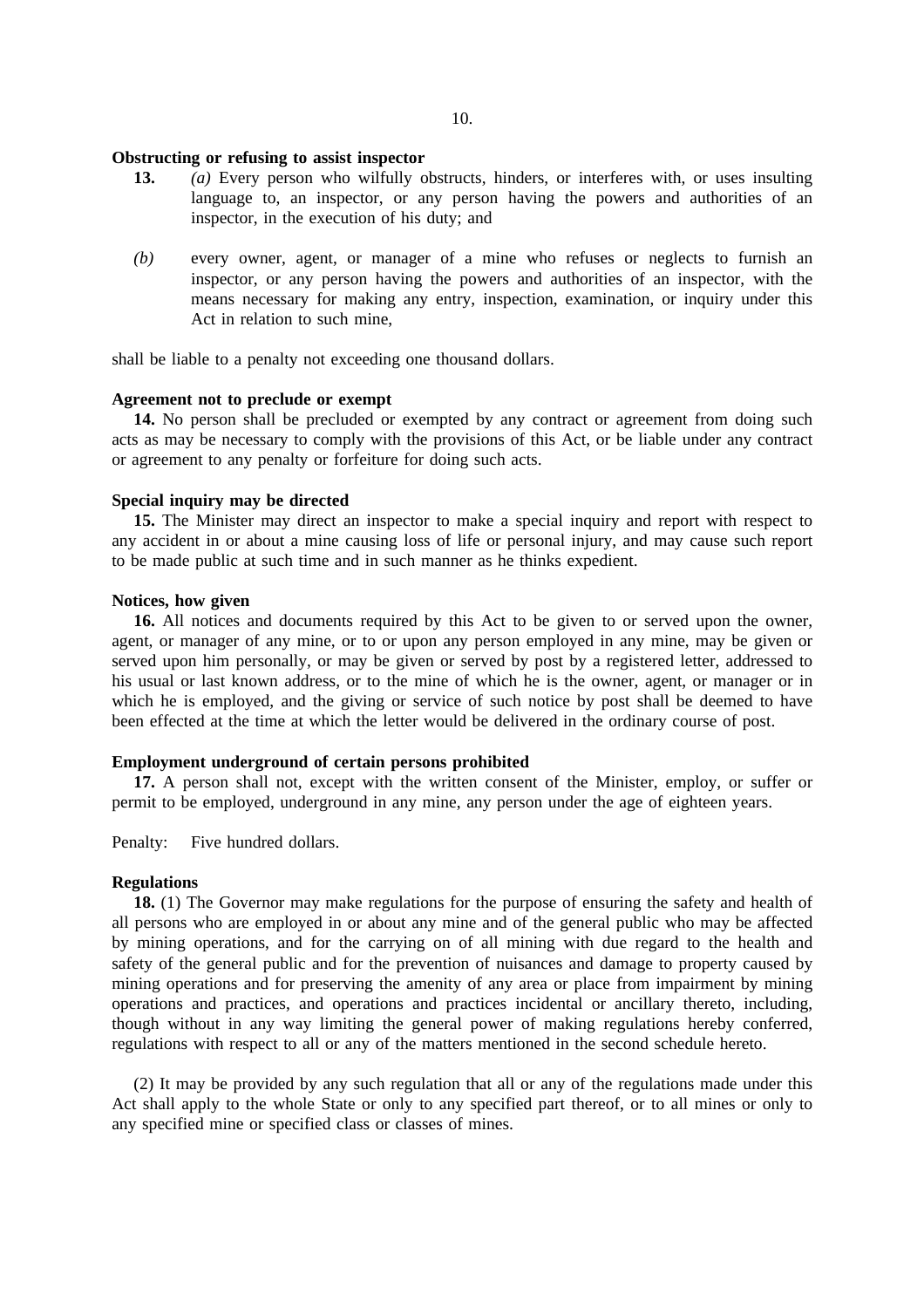(2a) Regulations made under this Act may incorporate, adopt, apply or make prescriptions by reference to, with or without modification—

- *(a)* any code of practice issued by the South Australian Occupational Health and Safety Commission;
- *(b)* any other document prepared or published by any body or authority as in force at the time that the regulations are made or as in force from time to time.

(3) The regulations may provide for the imposition of penalties not exceeding in each case one thousand dollars for a breach of any provision of a regulation and in addition the regulations may provide for the imposition of a default penalty for a breach of any provision of a regulation.

\*\*\*\*\*\*\*\*\*\*

## **Proceedings in respect of offences**

**19.** (1) No proceedings in respect of any offence against this Act shall be taken except by an inspector or by some person authorized by the Minister.

(2) All proceedings in respect of offences against this Act shall be commenced within six months from the time when the matter of the information or complaint came to the knowledge of the inspector or person taking proceedings but in no case later than twelve months after the commission of the offence.

(3) All costs incurred by or awarded against any inspector in connection with any such proceedings shall be payable out of moneys from time to time appropriated by Parliament, and the inspector shall not be personally responsible for the same.

# **Imprisonment for wilful neglect endangering life or limb**

**20.** Where any owner, agent, or manager of any mine, or any person employed in or about any mine, is guilty of any offence against this Act which, in the opinion of the court which tries the case, is one which was—

- *(a)* reasonably calculated to endanger the safety of the persons employed in or about the mine, or to cause serious personal injury to any of such persons, or to cause a dangerous accident; and
- *(b)* committed wilfully by the personal act, personal default, or personal negligence of the person accused,

the court, if of the opinion that a fine will not meet the circumstances of the case, may, in lieu of imposing a monetary penalty, impose a sentence of imprisonment for any period not exceeding six months.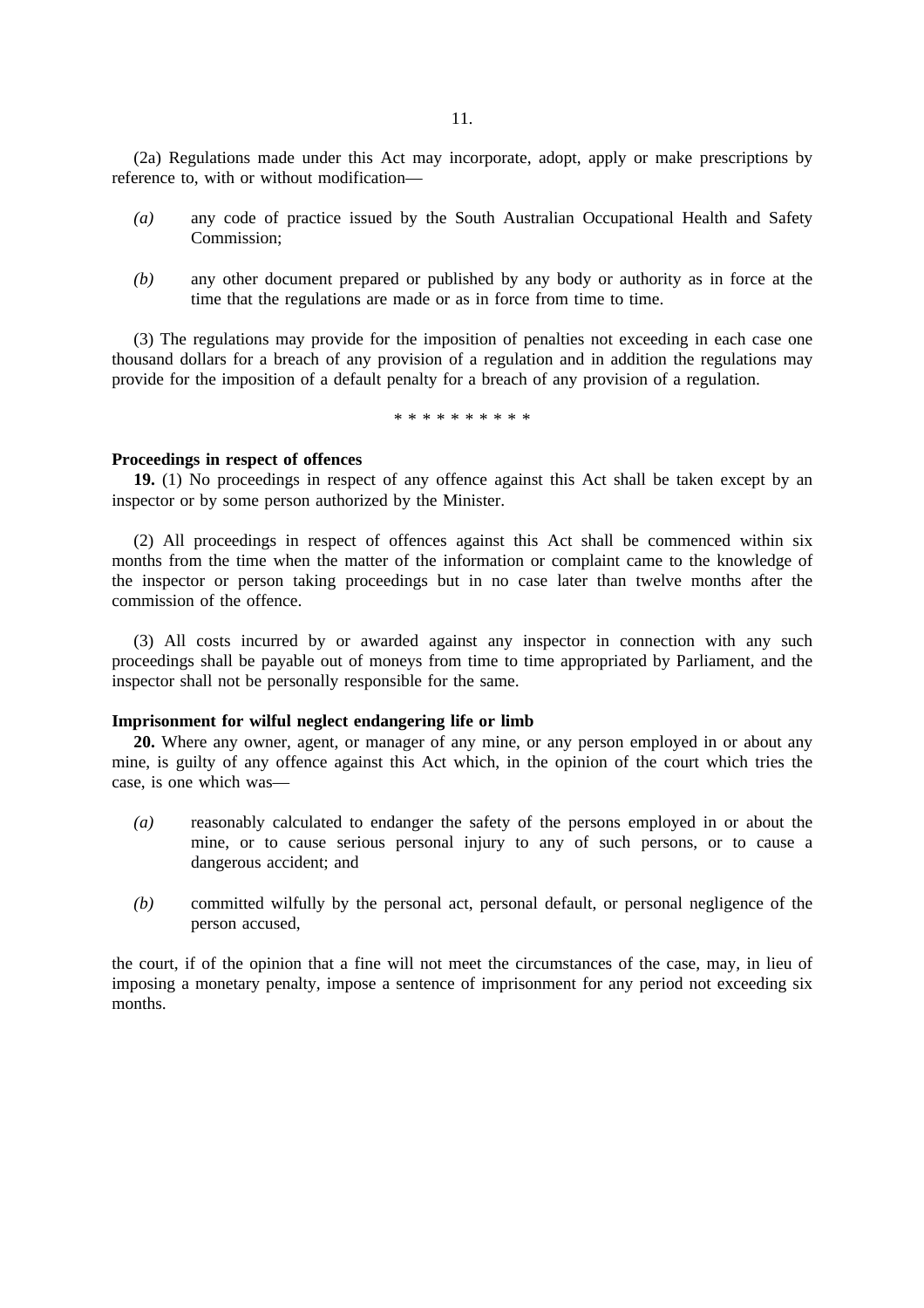### **Application of fines**

**21.** (1) Where a fine is imposed under this Act for any offence against this Act which has occasioned loss of life or personal injury, the Minister may direct such fine to be paid to, or distributed in such manner as he thinks fit among, the persons injured and the relatives of any person whose death may have been occasioned by the offence, or among such of them as the Minister thinks fit: Provided that the Minister shall not make any such direction unless he is of opinion that such persons did not occasion, or contribute to occasion, the offence, or did not commit and were not parties to committing the offence.

(2) The fact of any such payment or distribution as aforesaid shall not in any way affect, or be receivable as evidence in, any legal proceeding relative to, or consequential on, the accident or offence.

(3) Save as aforesaid, all fines recovered under this Act shall be paid to the Treasurer for the public uses of the State.

### **General provisions as to proceedings for offences**

**22.** In any proceedings in respect of any offence against this Act—

- I. the onus shall be on the defendant to prove—
	- *(a)* that any person alleged in the information to be an inspector, or a person authorized to take proceedings in respect of an offence against this Act, is not an inspector or such person; or
	- *(b)* that any person alleged in the information to be an owner, agent, or manager of any mine, is not an owner, agent, or manager of the mine in question; or
	- *(c)* that any person alleged in the information to be employed in any mine, is not employed in the mine in question:
- II. the authorization by the Minister of any person to take proceedings, may be proved by the production of any document to that effect purporting to be signed by the Minister.

# **Saving of proceedings under other Acts or at common law**

**23.** (1) Nothing in this Act shall prevent any person from being indicted for any act or omission constituting an offence against this Act, or from being liable for any such act or omission under any other Act, or otherwise, to any other or higher penalty or punishment than that provided by this Act: Provided that no person shall be punished twice for the same offence.

(2) If the court before which a person is charged with an offence under this Act is of opinion that proceedings ought to be taken against such person for such offence under some other Act, or otherwise, such court may adjourn the hearing of the case to enable such proceedings to be taken, and such proceedings may thereupon be taken.

## **Summary proceedings for offences**

**24.** All proceedings in respect of offences against this Act shall be disposed of summarily.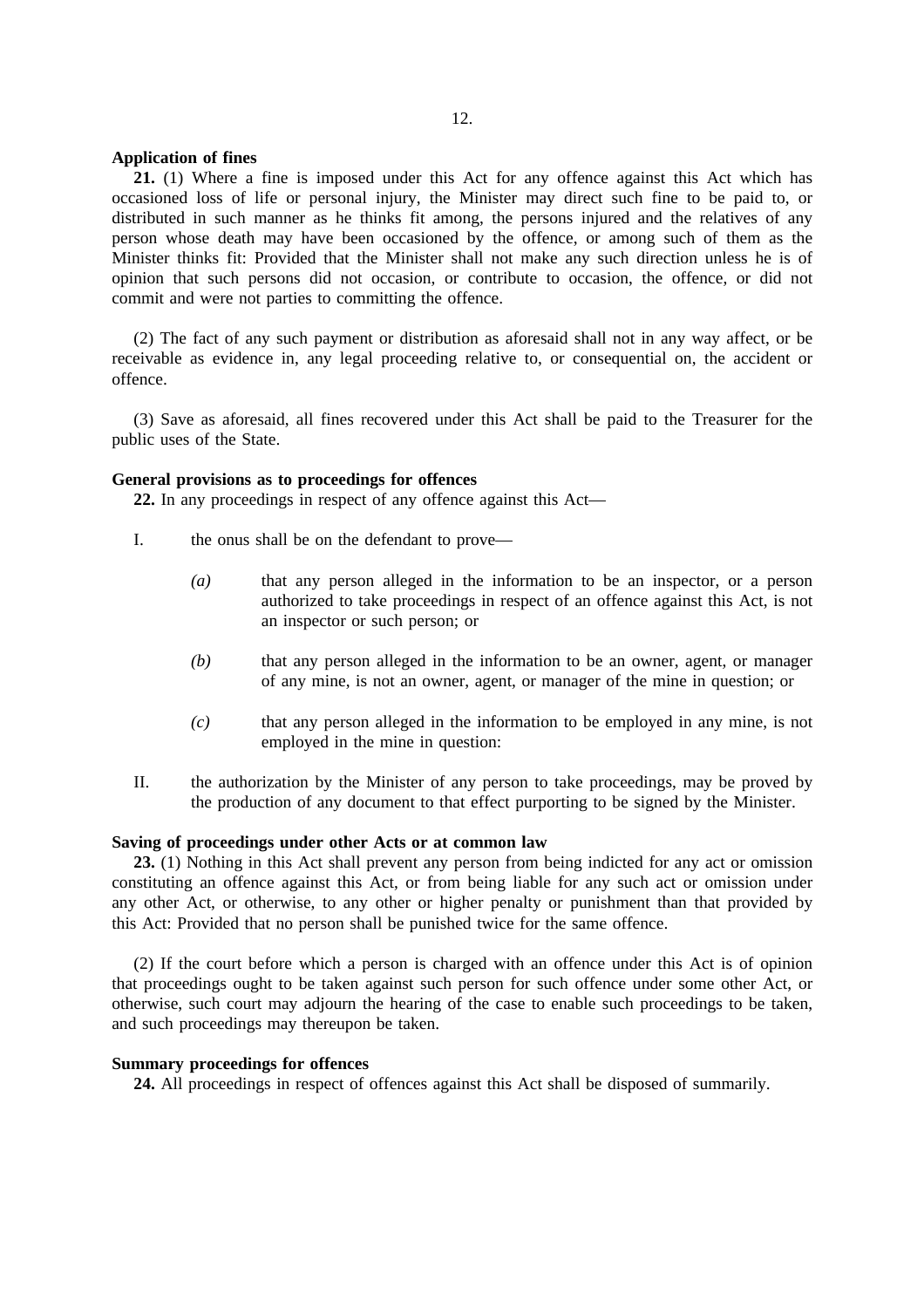## **Default penalties**

**24a.** (1) Where in or at the foot of any provision of this Act there appears the expression "default penalty", the expression indicates—

*(a)* that a person convicted of an offence against that provision in respect of a continuing act or omission is liable, in addition to the penalty otherwise applicable to that offence, to a penalty for each day during which the act or omission continued of not more than the amount stipulated as the amount of the default penalty, or if no amount is stipulated, of not more than one hundred dollars;

and

*(b)* that if the act or omission continues after he is convicted, he shall be guilty of a further offence against that provision and liable, in addition to the penalty otherwise applicable to that further offence, to a penalty for each day during which the act or omission continued after that conviction of not more than the amount stipulated as the amount of the default penalty, or if no amount is stipulated, of not more than one hundred dollars.

(2) Where an offence against a provision of this Act consists of an omission to do something that is required or directed to be done, the omission shall, for the purposes of subsection (1) of this section, be deemed to continue for so long as the thing required or directed to be done remains undone after the expiration of the period for compliance with the requirement or direction.

# **Appeal**

**25.** There shall be an appeal in respect of proceedings in respect of offences against this Act.

## **Special case**

**26.** In the event of an appeal in respect of proceedings in respect of offences against this Act, a special case may be stated.

## **Protection of officers**

**27.** No action shall be brought against any inspector or other person for or on account of any matter or thing done or committed by him in the execution, or intended execution, of his duty or office under this Act, unless such action is commenced within six months after the cause of action arises.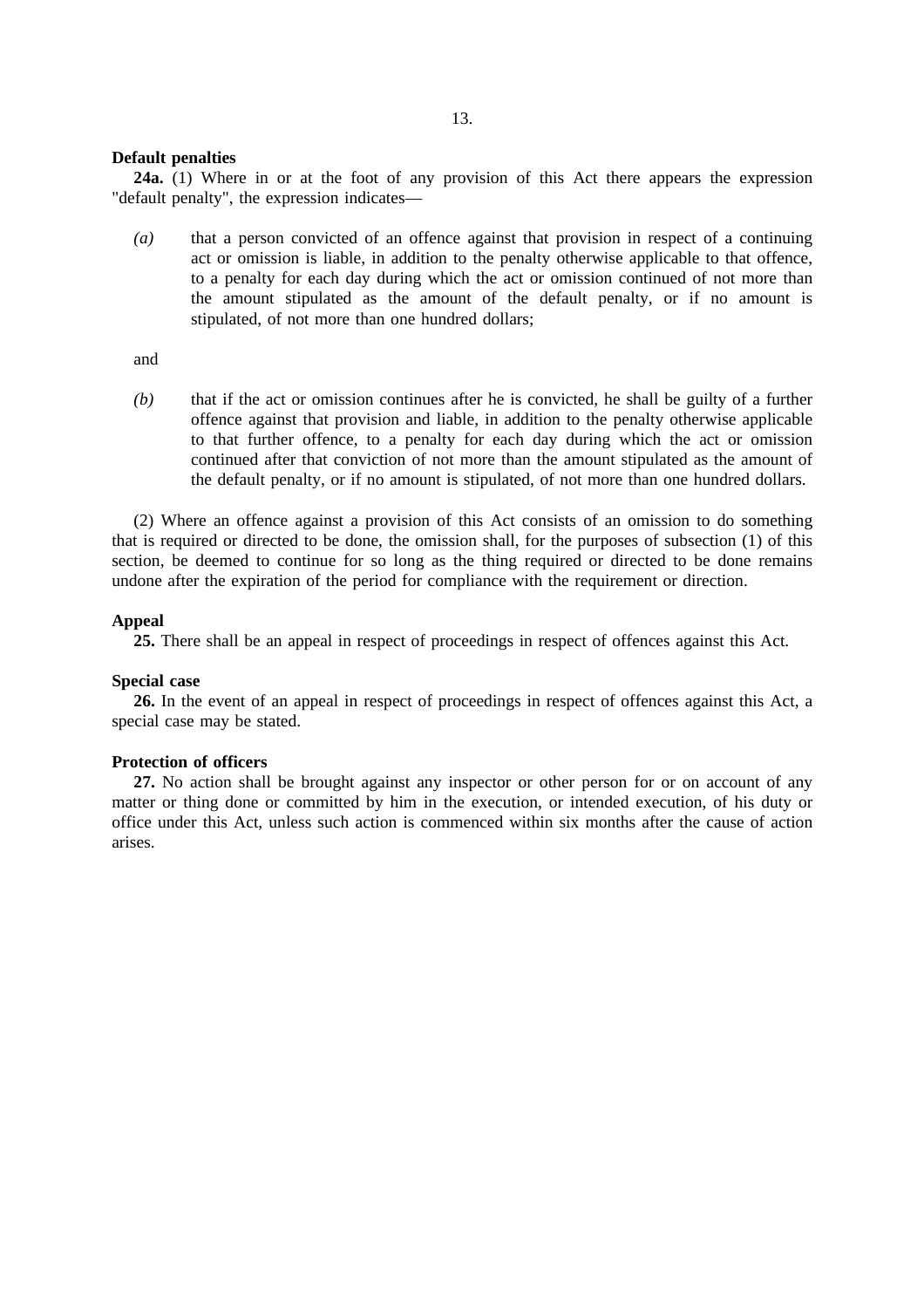# SCHEDULES

# THE FIRST SCHEDULE

| Reference to Act                                          | Extent of Repeal                                                         |
|-----------------------------------------------------------|--------------------------------------------------------------------------|
| The Mining Act, 1893 (No. 587 of 1893)                    | Part IV, paragraphs III, XVIII and XX of<br>Section 92, and section 120. |
| The Mining Act Amendment Act, 1904 (No. 858 of 1904)      | The whole                                                                |
| Mining Act Further Amendment Act, 1919 (No. 1410 of 1919) | The whole                                                                |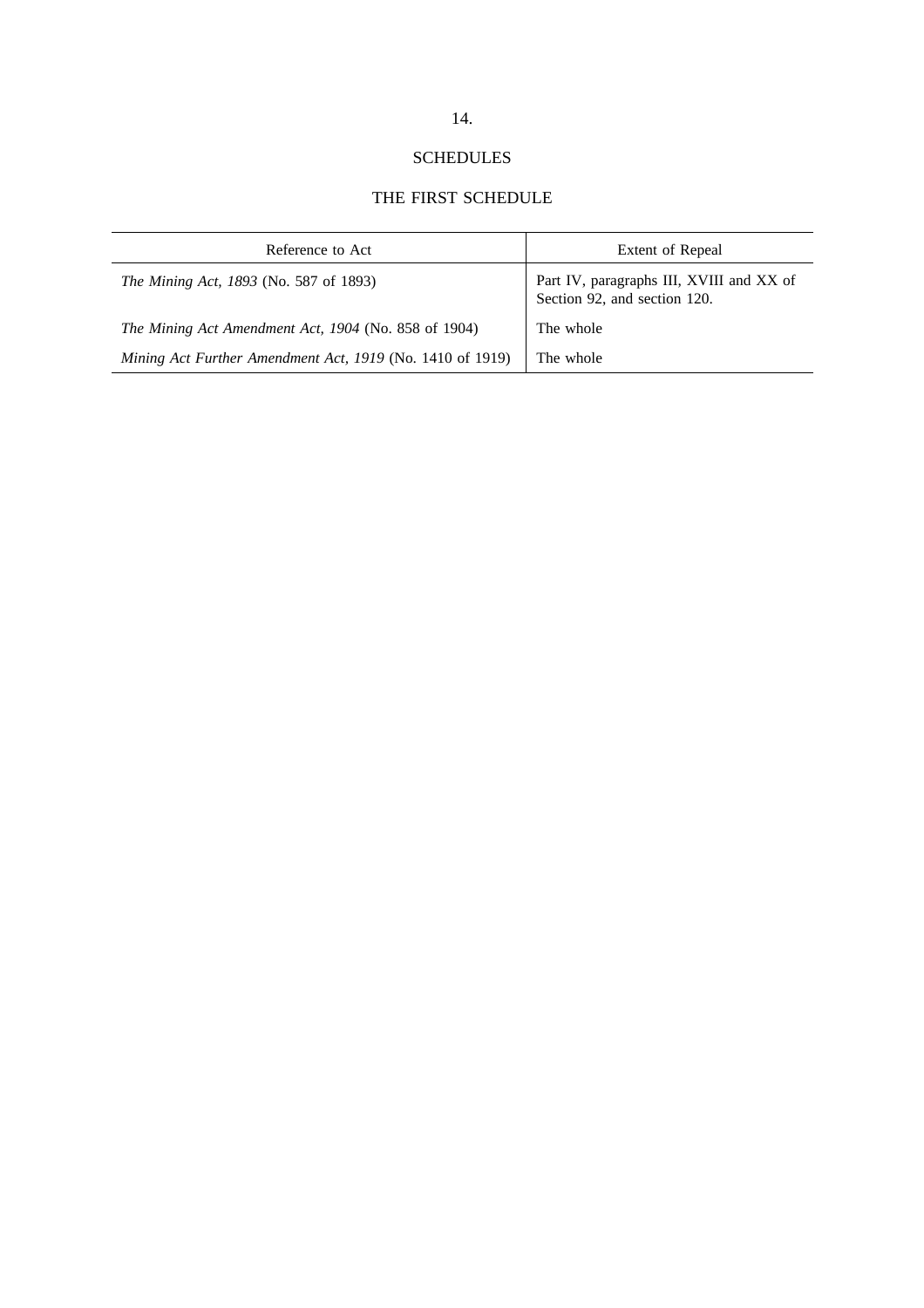## 15.

## THE SECOND SCHEDULE

## *Subject Matter for Regulations*

### **Inspectors**

1. The powers and duties of inspectors.

# **Inspections**

2. The inspection of mines and of machinery in or about mines.

## **Agents**

3. The appointment by mine owners of agents, and the registration of such appointments with the Minister.

### **Mine managers**

4. The appointment by mine owners and agents of mine managers and temporary mine managers, and the registration of such appointments with the Minister.

# **Responsibilities and duties of owners and persons employed**

5. The responsibilities and duties of owners and agents, and of mine managers and other persons employed in or about or in connection with mines.

### **Plans**

6. Plans and sections of underground and surface workings of mines, including—

- I. the keeping of such plans and sections by the owner, agent, or manager of the mine:
- II. the furnishing from time to time of copies of such plans and sections to the Minister, and the terms on which such copies will be accepted as satisfactory:
- III. the manner in which surveys of the underground or surface workings for the purposes of such plans and sections shall be effected, and the scale to which such plans and sections shall be drawn.

# **Discipline, prevention of accidents, etc.**

7. The maintenance of order and discipline, and the prevention of accidents.

## **Accidents**

8. Accidents in or about mines, including—

- I. the notification of accidents:
- II. the steps to be taken on the occurrence of an accident; the supply and maintenance of appliances for use in rescue work, and the formation and training of rescue brigades; the supply and maintenance of ambulance appliances and the training of men in ambulance work:
- III. the procedure at inquiries into accidents, and the evidence receivable at such inquiries as to any particular matter.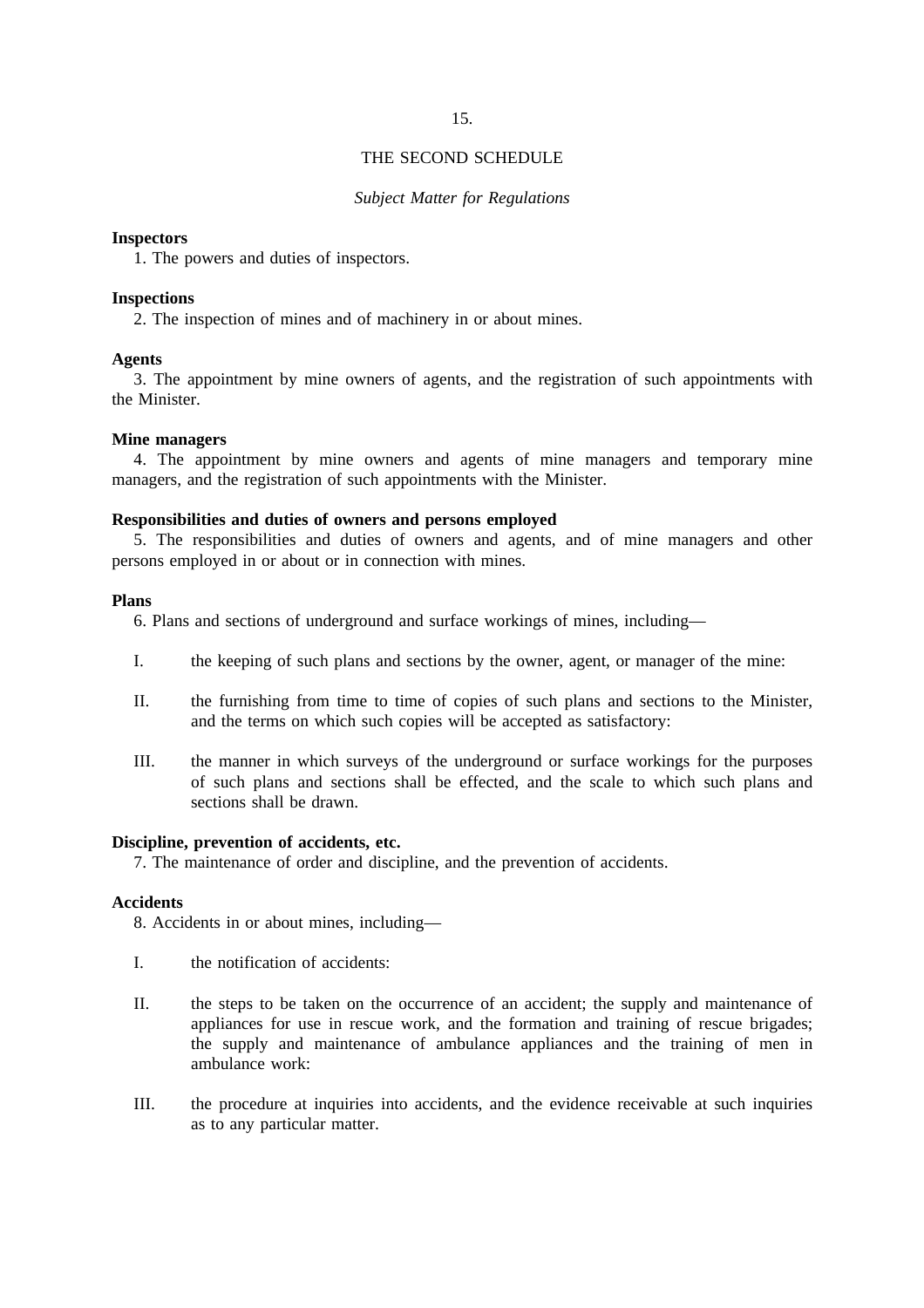# **Returns**

9. Returns from mines for statistical purposes.

# **Forms**

10. The form of records, returns, notices, and other writings and documents to be used for the purposes of this Act.

# **Ventilation**

11. The ventilation of mines, including—

- I. standards of purity, temperature, and humidity of the air; the quantity of air which shall be made to circulate in the mine or the airways; methods by which the air shall be tested as to its adequacy in quantity, purity, temperature, humidity, and efficiency of circulation:
- II. recording the state of ventilation in all parts of the mine; showing upon the plans the position of all airdoors and ventilating devices and appliances, and the direction of the air currents:
- III. the conditions under which disused portions of the mine may or shall be shut off from the ventilation system, and when and in what manner they shall be ventilated:
- IV. the conditions under which the use of mechanical appliances to assist ventilation shall be compulsory:
- V. the use of compressed air:
- VI. the conditions under which tailings from cyanide or other chemical or metallurgical processes may be used for the filling of stopes:
- VII. the prevention of the escape of deleterious gases and fumes from any chemical or metallurgical process.

## **Connections for ventilation purposes**

12. The connection of workings for ventilation purposes, including—

- I. the making of other excavations concurrently with shaft sinking:
- II. the connection of adjoining mines:
- III. the connection of workings in the same mine:
- IV. any other matter relating to the ventilation of mines.

# **Health and sanitation**

13. The protection of health in mines and the sanitary conditions in mines, including—

I. the prevention and laying of dust; the prevention of the escape of poisonous or deleterious gases and fumes from any chemical or metallurgical process in use on mines; the use of water sprays, atomisers, and other damping appliances: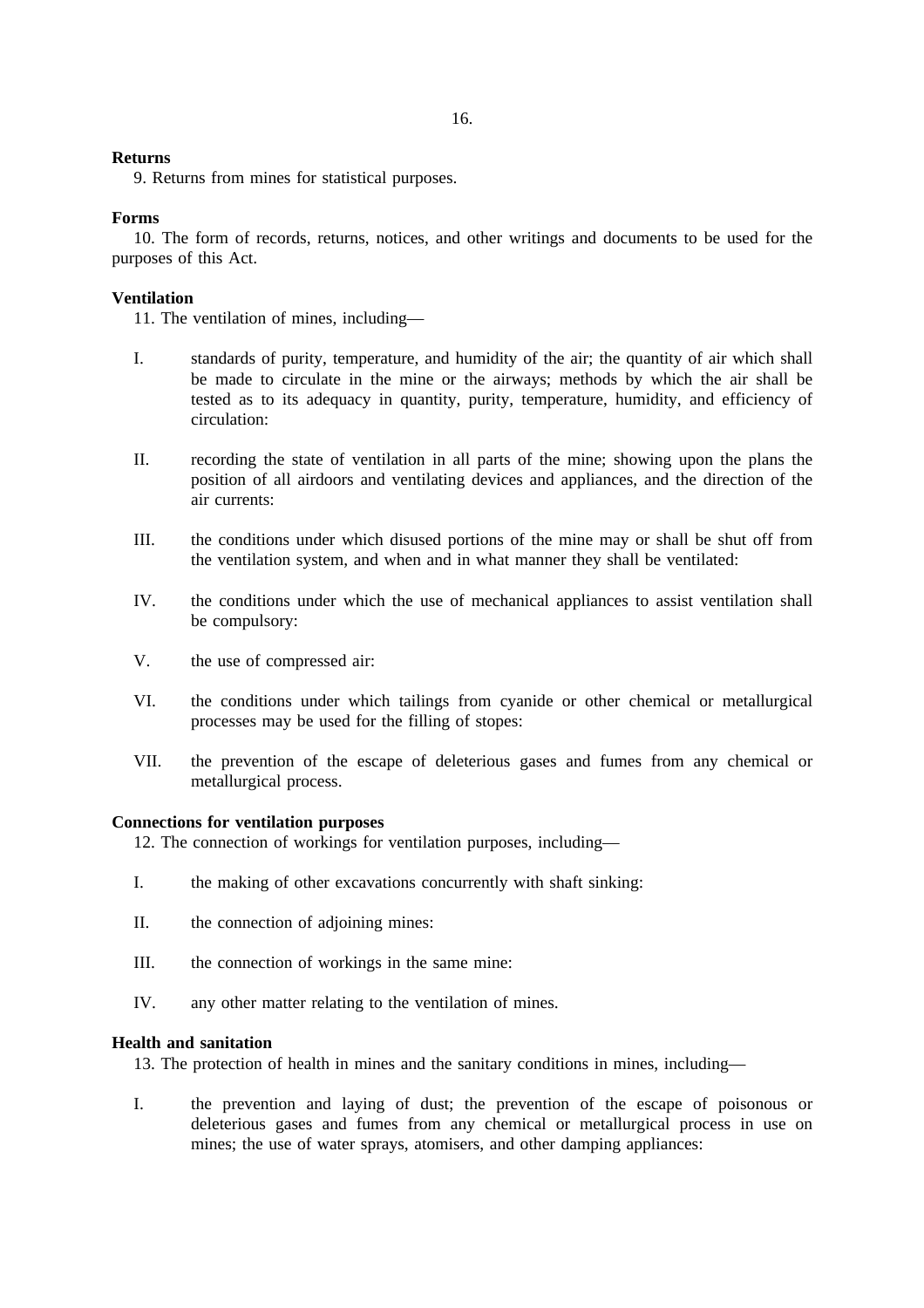- II. the use of apparatus for collecting, filtering, and preventing the inhalation of dust:
- III. the prevention of nuisances, and the cleansing and keeping clean of the mine; the construction and position of all sanitary conveniences, and the condition in which they shall be kept:
- IV. the provision and construction of change houses and their accommodation, baths, washing appliances, the destruction of old clothes, and drying of clothes; pure water supply:
- V. examination and exclusion of persons likely to be infected with infectious or transmissible diseases.

### **Safety**

14. The safety of all persons working in or about mines, including the provision of refuges and manholes.

# **Safe handling of material**

15. The safe handling of materials.

### **Explosives**

16. The storage and use of explosives and highly inflammable substances, including—

- I. the construction of magazines:
- II. storage and handling:
- III. lights and smoking:
- IV. the removal and destruction of fumes by mechanical or artificial means:
- V. the persons who may charge or fire charges, and the methods and implements that may or may not be employed in doing so:
- VI. charges that have missed fire, and holes which have been charged, or in which a charge has been previously fired or attempted to be fired:
- VII. the time that must elapse before men return to a hole where a charge has been fired, or has missed fire:
- VIII. the notification of charges that have missed fire:
- IX. the use of fuse.

# **Winding and testing of ropes and other appliances**

17. The winding of persons and materials, including—

I. the strength and efficiency of ropes, chains, brakes, and cages, and all winding appliances, gear, and machinery, and the tests, from time to time or otherwise, of such strength and efficiency: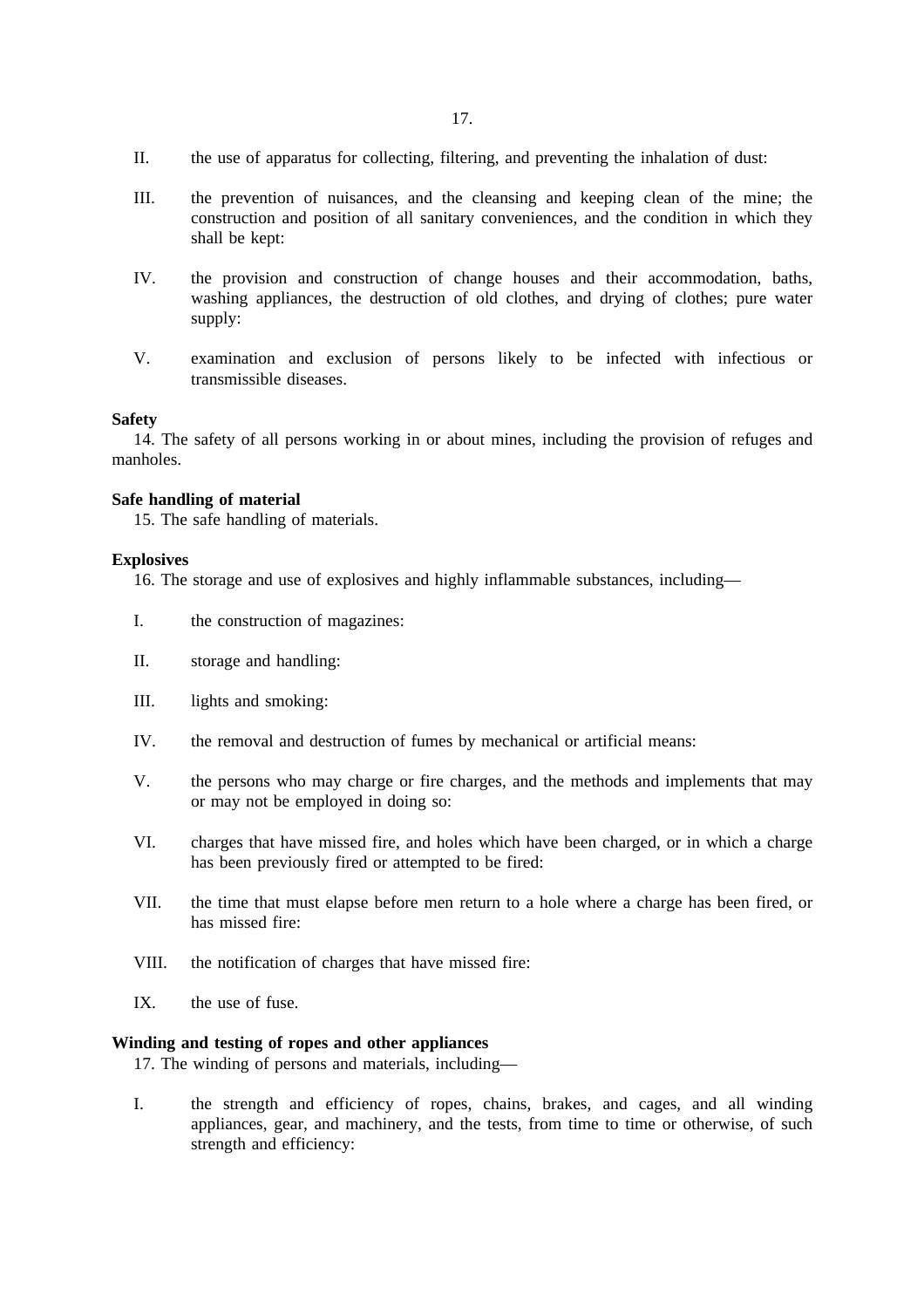- II. the maintenance of ropes, chains, brakes, and cages, and all winding appliances, gear, and machinery:
- III. the persons who may have charge of winding machinery and their periodical medical examination.

### **Shafts**

18. The fencing, lining, dividing, and otherwise securing of shafts and other openings.

## **Ladders and travelling ways**

19. Ladders and travelling ways.

# **Signals**

20. Signals.

## **Use of electricity**

21. The use of electricity and electrical machinery, and the rules and precautions to be observed.

### **Machinery**

22. Machinery, including—

- I. the persons who may work or have charge of machinery:
- II. the maintenance and safeguarding of machinery:
- III. the fitting, cleaning, working, and testing of machinery, whether in accordance with any Act or otherwise.

### **Fees**

23. The fees payable in respect of—

- *(a)* witnesses' expenses and the remuneration of persons holding inquiries:
- *(b)* the testing of ropes, chains, brakes, cages, and other winding appliances, gear, and machinery:
- *(c)* any other service rendered by any person under this Act.

# **Abandonment**

24. Abandonment of mines, including the protection of abandoned mines.

### **Preservation of the amenity**

25. The preservation of the amenity of any area or place from impairment by mining operations or practices, or any operations or practices incidental or ancillary thereto, and without limiting the generality of the foregoing, the regulations made under this paragraph may—

*(a)* regulate, restrict or prohibit any such operations that interfere with the surface of any land: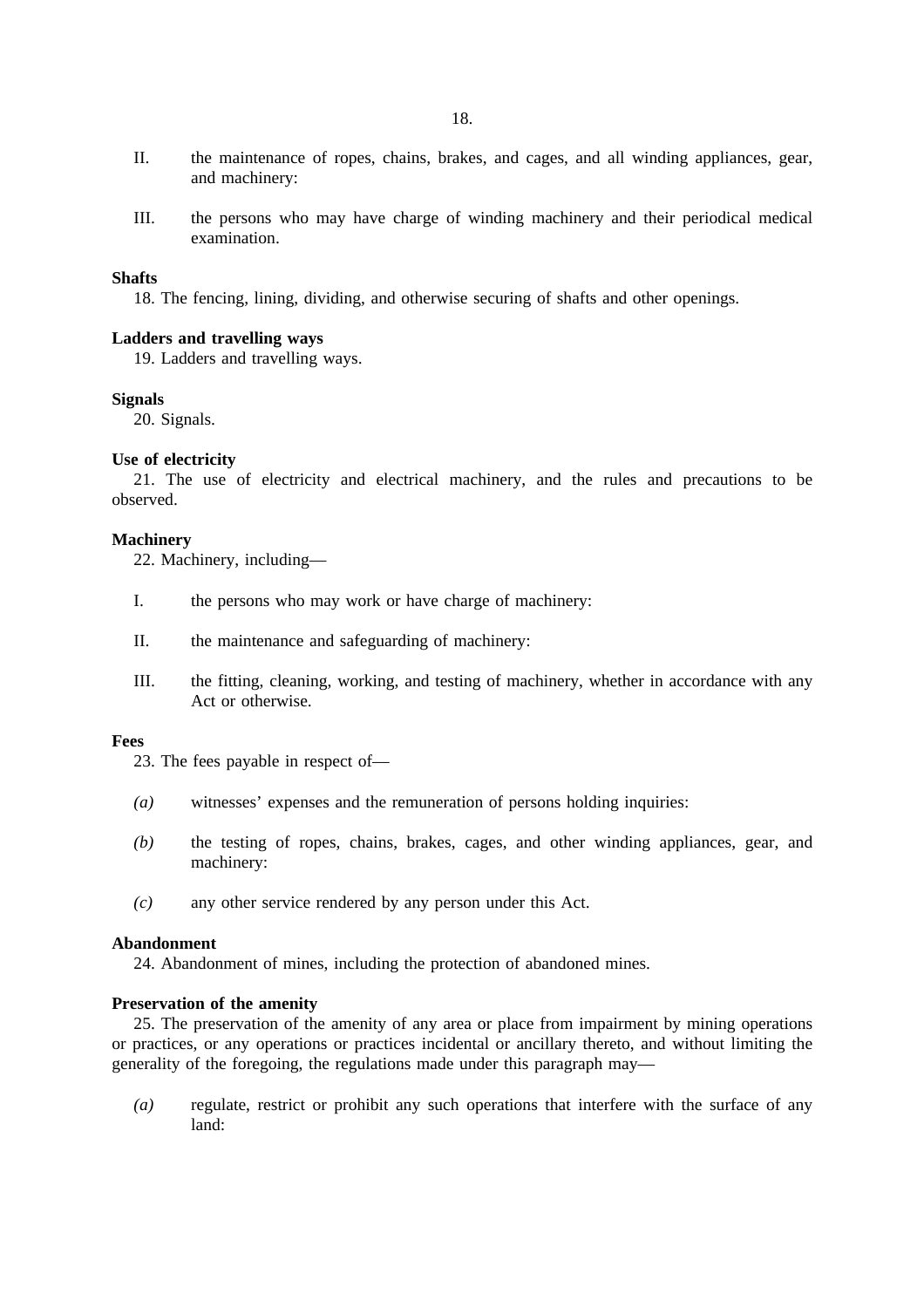- *(b)* regulate the position in which any excavations or other mining operations may be made or conducted:
- *(c)* regulate the treatment and disposal of overburden and waste products:
- *(d)* regulate, restrict or prohibit the treatment or disposal of overburden or waste products in prescribed areas or places, or in areas or places of a prescribed kind:
- *(e)* require that any plant or mining operations be screened from view in a prescribed manner:
- *(f)* require the restoration of the surface of the land in a prescribed manner:

and

*(g)* regulate the positioning, installation and removal of mining equipment and buildings used in connection with mining operations.

## **Certification**

26. The medical certification of employees and the certification of persons in charge of certain declared types of machinery.

### **Waste**

27. The disposal or overburden or other waste from mining operations.

\*\*\*\*\*\*\*\*\*\*